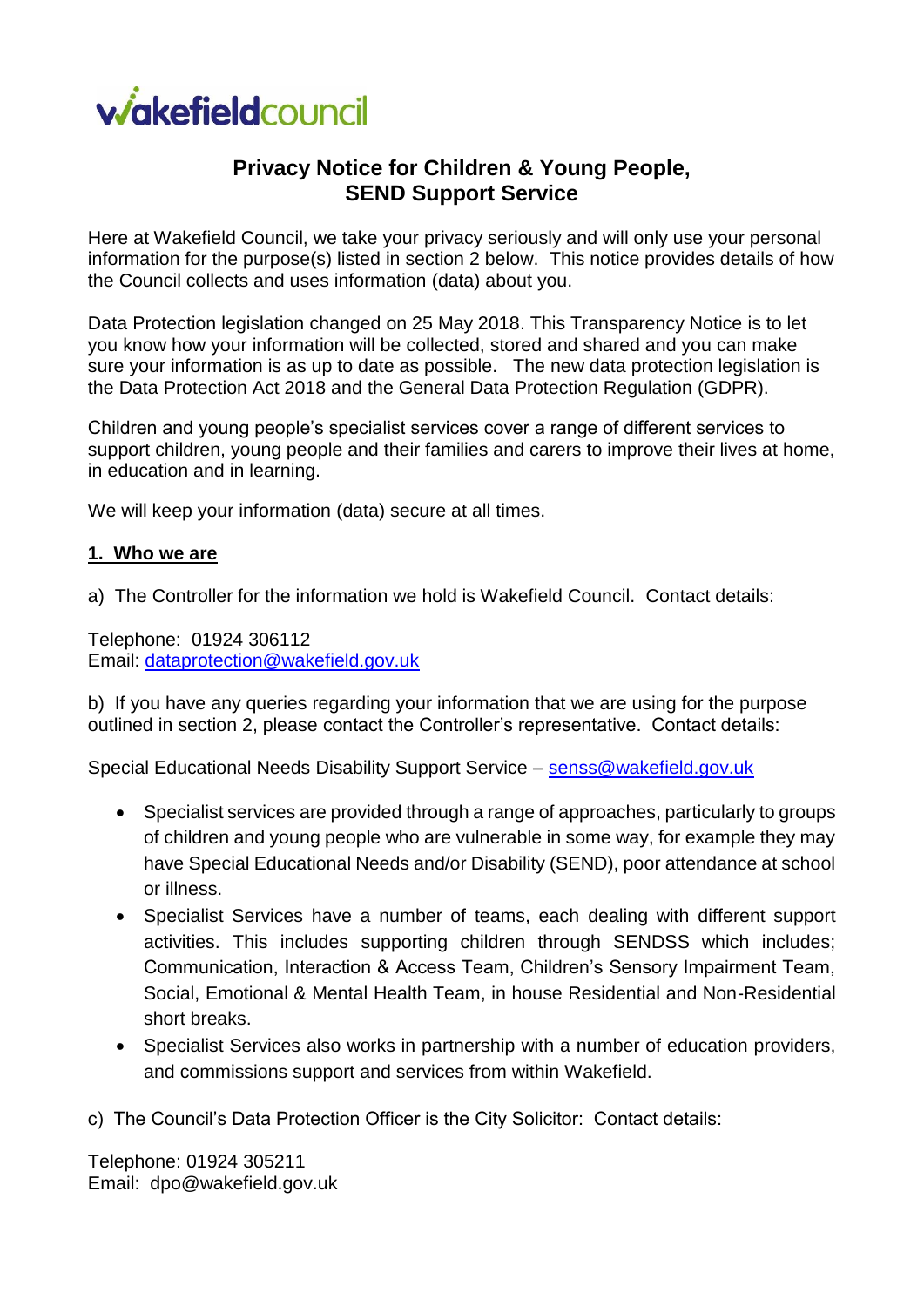# **2. What do we use your information for?**

We use this information to:

• Deliver Specialist Services to provide services to children, young people and their families, in order to improve outcomes, from 0-25 years.

# **3. What type of information do we hold and use?**

We collect and use the following information:

- Personal information (including name, date of birth and contact details)
- Identifiable information (including NHS number, National Insurance Number, Unique Pupil Number)
- Characteristics (including gender, language and ethnicity)
- Details of any special educational needs for children
- Where appropriate, relevant medical information for children or parent carers
- School attendance/exclusion information for children and young people
- Any additional personal information that is necessary for us to assess and provide you with the service you require
- Previous involvement with specialist services

# **4. On what grounds do we use the information?**

In order to provide a service to you we need to collect and use information about you which is covered legally by the following:

- Education Act 1996
- Children and Families Act 2014
- Equality Act 2010
- Care Act 2014
- Chronically Sick and Disabled Persons Act 1970

## **5. How do we collect this information?**

We collect this information via a number of methods including:

- A service request form
- An assessment of needs
- During meetings with you or visits to your home and school/ educational setting
- We also collect information via post, emails and telephone conversations
- Via professional / service reports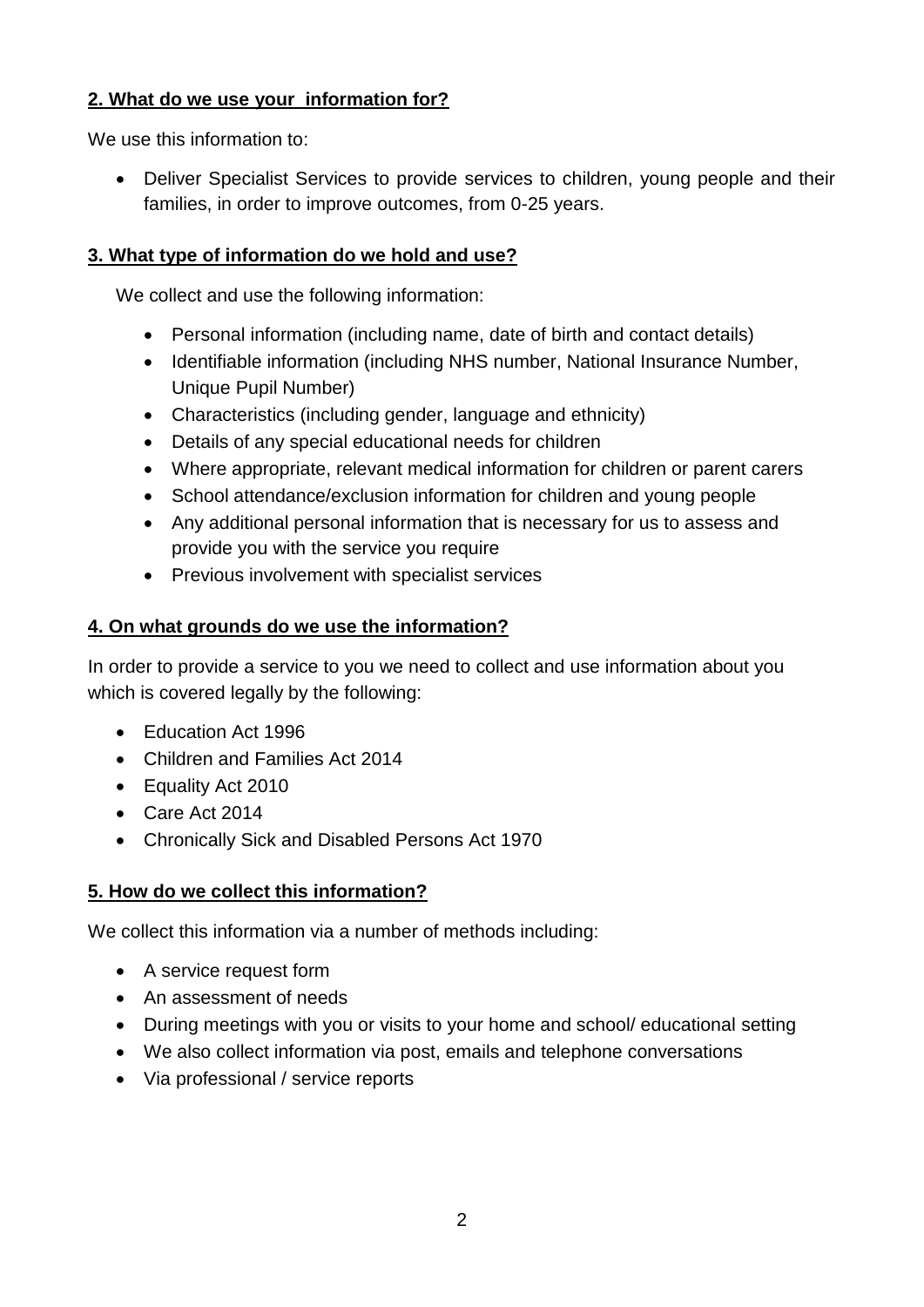# **6. Who will we share your information with?**

In addition to sharing within the Council information about children, young people and their families, it may sometimes also be necessary to share anonymised information with external organisations, such as:

- Schools and educational settings To support the inclusion of those children and young people with SEND, children looked after and those missing education.
- Academies To support the inclusion of those children and young people with SEND, children looked after and those missing education.
- Clinical Commissioning Groups (CCGs) To support and provide health services to children and young people.
- Department of Education (DfE) –The DfE uses anonymised data to help with policy formation, performance management and funding, examination data and analysis and to assist with the development of good practice.
- Service Providers and Commissioned Providers To commission provision for children and young people.
- NHS and voluntary organisations to support the health, wellbeing and care needs of children and young people.

## **7. How long do we store it and is it secure?**

The Council has retention schedules in place to ensure that information is only held for as long as it is needed which is 35 years after the child has left school

Details of how we keep your information secure are available on the Wakefield Council website – [www.wakefield.gov.uk](http://www.wakefield.gov.uk/)

## **8. Consequences of not providing the data**

Should you decide not to provide any of the information we request from you we may be unable to work with the school or your child effectively. We would however comply with our statutory duties under the SEN Code of Practice 2014

## **9. What rights do you have?**

## **Your rights and your personal data**

Under the GDPR you have the following rights:

## **Right of Access**

You have a right of access to the personal information that the Council holds about you, and/or the right to be given a copy of the data undergoing processing.

## **Right to Rectification**

You have the right to request that the Council corrects any personal data if it is found to be inaccurate, incomplete or out of date.